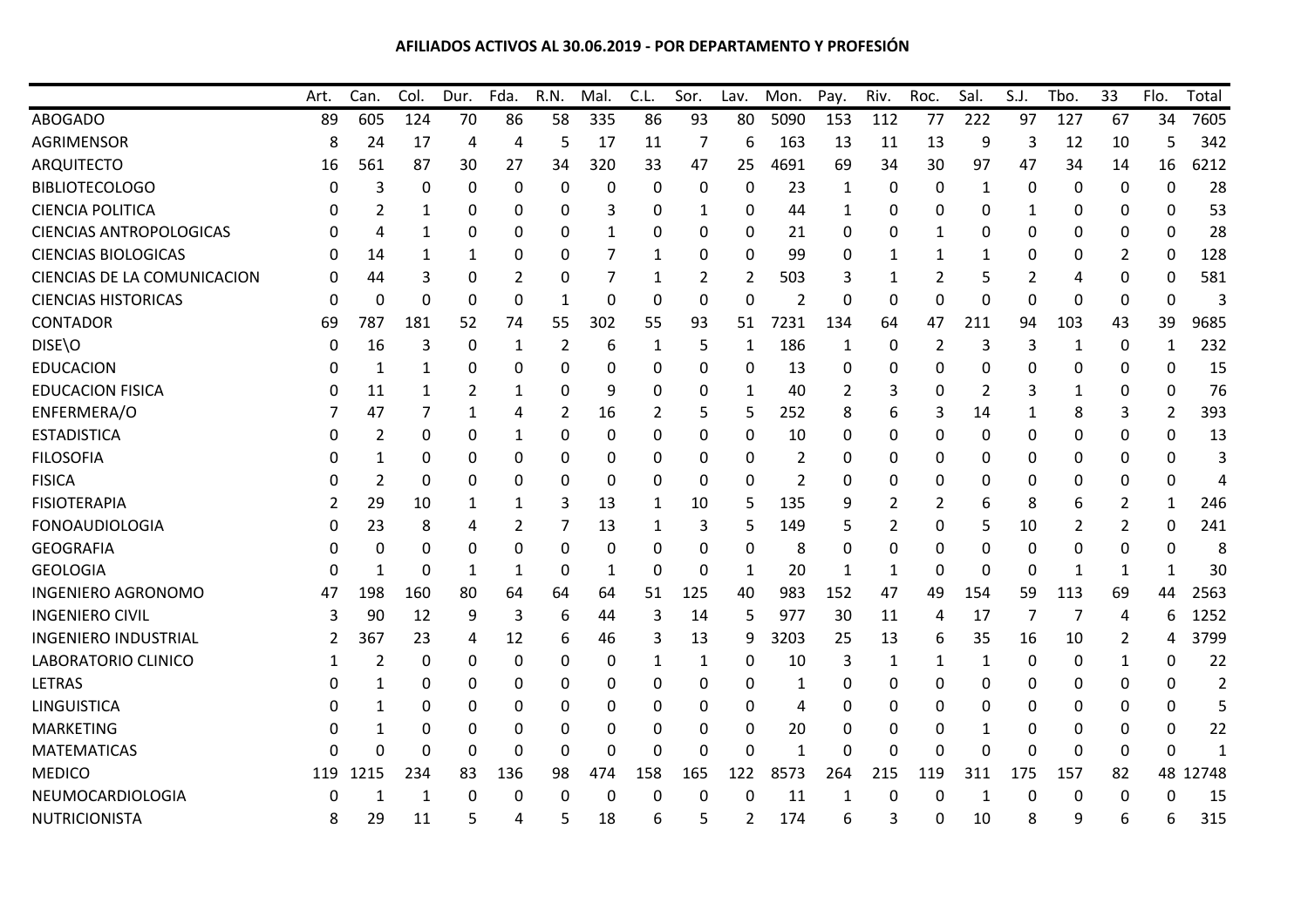## **AFILIADOS ACTIVOS AL 30.06.2019 ‐ POR DEPARTAMENTO Y PROFESIÓN**

|                             | Art. | Can.     | Col. | Dur. | Fda. | R.N.         | Mal. | C.L. | Sor. | Lav. | Mon.  | Pay. | Riv. | Roc. | Sal. | S.J. | Tbo. | 33  | Flo. | Total |
|-----------------------------|------|----------|------|------|------|--------------|------|------|------|------|-------|------|------|------|------|------|------|-----|------|-------|
| <b>ODONTOLOGO</b>           | 53   | 415      | 114  | 46   | 68   | 30           | 189  | 76   | 65   | 40   | 2300  | 78   | 71   | 55   | 105  | 59   | 70   | 26  | 21   | 3881  |
| <b>OFTALMOLOGIA</b>         |      |          |      | 0    |      |              | 3    | 0    | 0    |      | 35    | 0    | 0    |      |      |      | 0    | 0   |      | 48    |
| <b>PARTERA</b>              | 9    | 35       |      | 5    | 13   | 11           | 12   |      | 6    | 3    | 78    | 12   | 9    | 9    | 9    | 6    | 10   |     | 0    | 242   |
| <b>PROCURADOR</b>           |      | 10       |      |      | 0    |              | 10   | 0    | 0    | 0    | 147   | 3    | 0    | 4    | 3    |      |      |     | 0    | 190   |
| PROCURADOR S/TITULO         |      | 0        |      | 0    | 0    | 0            | 0    | 0    | 0    |      | 9     | 0    | 0    | 0    | 0    | 0    |      | 0   | O    | 10    |
| PSICOLOGIA                  | 19   | 353      | 49   | 15   | 26   | 21           | 100  | 31   | 32   | 25   | 1776  | 34   | 26   | 21   | 49   | 46   | 25   | 17  | 13   | 2678  |
| PSICOMOTRICIDAD             |      | 41       |      |      | 8    | 6            | 15   | 3    | 8    | 4    | 252   |      | 4    |      | 4    | 5    | 12   | 1   |      | 387   |
| PSICOPEDAGOGIA              |      | 15       | 0    | 0    |      | 0            |      | O    | 0    |      | 104   |      | 0    |      |      | 3    | 0    | 0   |      | 141   |
| <b>QUIMICO FARMACEUTICO</b> |      | 80       | 24   | 5    | 6    | 8            | 18   |      | 11   |      | 752   | 18   | 11   | 4    | 18   | 9    | 11   |     |      | 993   |
| <b>QUIMICO INDUSTRIAL</b>   |      | 69       | 14   |      | 3    | 6            |      |      | 6    |      | 560   | 20   |      |      | 3    | 10   | 6    |     |      | 724   |
| <b>RADIOLOGIA</b>           | 4    | 18       |      | 3    | 3    |              |      |      | 0    |      | 133   | 6    |      |      |      | 4    |      | 0   | 0    | 195   |
| RELACIONES INTERNACIONALES  | 0    | 12       |      |      | 0    | $\mathbf{0}$ |      |      |      | O    | 123   | 4    |      |      |      |      | O    | 0   | 0    | 152   |
| <b>RELACIONES LABORALES</b> | O    | 6        |      | 0    | 0    | 0            | 3    | 0    |      | 0    | 50    | 0    | 0    |      | 0    |      |      |     | 0    | 63    |
| <b>SOCIOLOGIA</b>           |      | b        |      | 0    | 0    |              |      |      |      |      | 113   |      | 0    |      |      |      |      |     | N    | 134   |
| TECNOLOGIA ODONTOLOGICA     |      | 38       | 8    |      |      | 3            |      |      | 8    |      | 97    | 4    |      |      | 4    | 6    |      |     |      | 203   |
| TRABAJO SOCIAL              |      | 22       | 8    |      | 6    | 6            |      |      | 4    | 0    | 102   | 10   | 0    |      | 28   | 6    | 6    |     |      | 228   |
| TRADUCTOR PUBLICO           | O    | 15       |      |      | 0    |              | 4    |      |      | 0    | 215   | 0    | 0    | 0    | 0    | 3    | 0    | 0   |      | 243   |
| <b>TURISMO</b>              |      |          |      | 0    | 0    | 0            |      |      | 0    | 0    | 15    |      | 0    |      | 0    | 0    |      | 0   |      | 19    |
| <b>VETERINARIO</b>          | 41   | 273      | 115  | 86   | 109  | 48           | 80   | 93   | 89   | 71   | 928   | 101  | 66   | 82   | 162  | 69   | 121  | 56  | 52   | 2642  |
| <b>TOTAL</b>                |      | 515 5492 | 1249 | 522  | 675  | 492          | 2162 | 650  | 823  | 519  | 40430 | 1182 | 724  | 544  | 1498 | 767  | 863  | 420 | 316  | 59843 |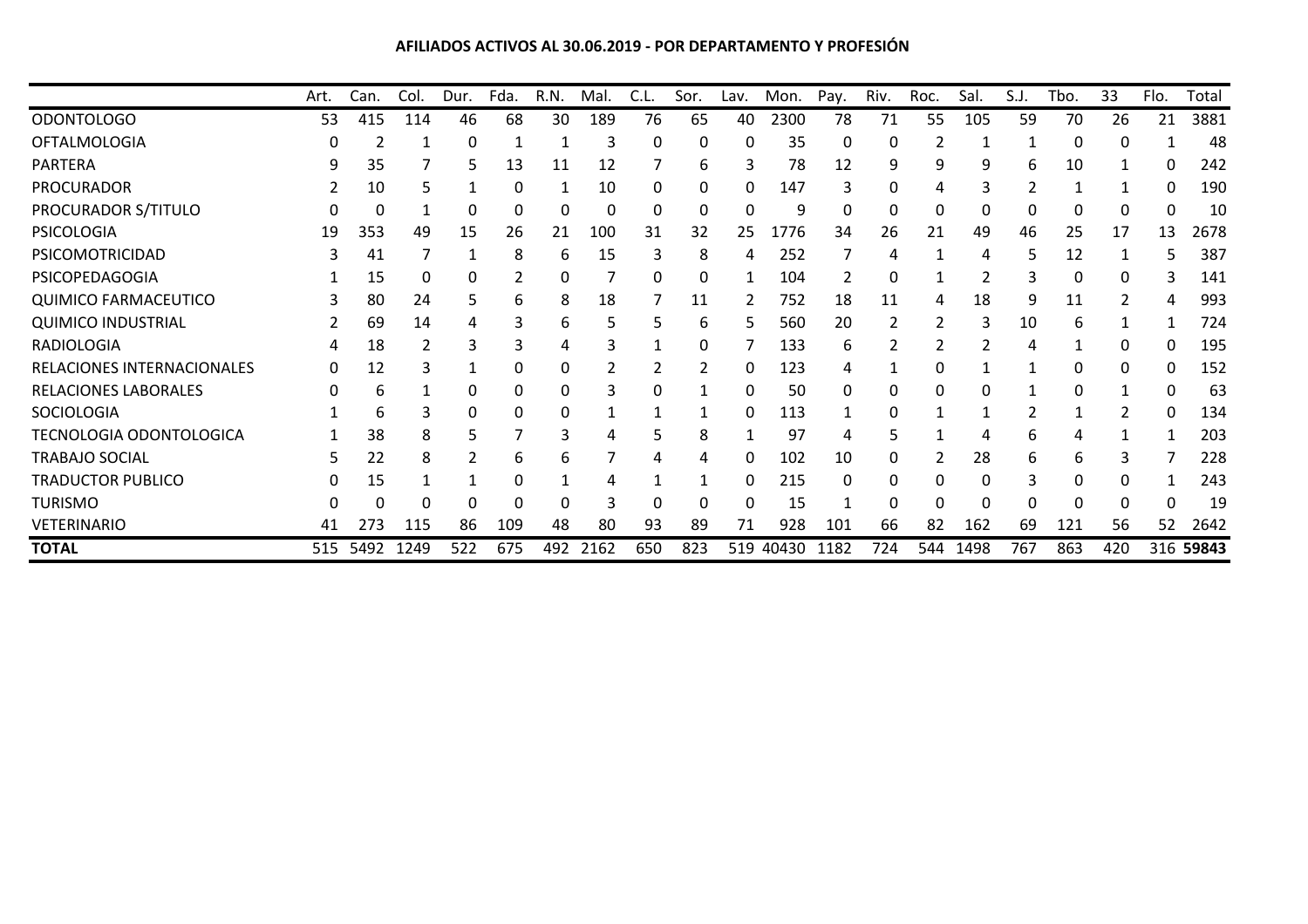## **AFILIADOS ACTIVOS AL 31.12.2019 ‐ POR DEPARTAMENTO Y PROFESIÓN**

|                                | Art.     | Can.     | Col. | Dur. | Fda.     | R.N.         | Mal.           | C.L.         | Sor. | Lav.         | Mon.         | Pay.         | Riv. | Roc. | Sal.         | S.J. | Tbo.           | 33             | Flo.         | <b>Total</b>   |
|--------------------------------|----------|----------|------|------|----------|--------------|----------------|--------------|------|--------------|--------------|--------------|------|------|--------------|------|----------------|----------------|--------------|----------------|
| <b>ABOGADO</b>                 | 89       | 594      | 129  | 71   | 91       | 58           | 328            | 88           | 93   | 82           | 5068         | 159          | 112  | 79   | 231          | 100  | 127            | 68             | 33           | 7600           |
| <b>AGRIMENSOR</b>              | 8        | 24       | 17   | 4    | 4        | 5            | 17             | 11           | 7    | 6            | 167          | 13           | 11   | 13   | 9            | 3    | 13             | 11             | 5            | 348            |
| <b>ARQUITECTO</b>              | 16       | 569      | 86   | 31   | 29       | 33           | 330            | 35           | 48   | 24           | 4624         | 65           | 35   | 28   | 95           | 49   | 35             | 14             | 16           | 6162           |
| <b>BIBLIOTECOLOGO</b>          | 0        | 4        | 0    | 0    | 0        | $\Omega$     | 0              | 0            | 0    | 0            | 23           | 1            | 0    | 0    | 1            | 1    | 0              | 0              | 0            | 30             |
| <b>CIENCIA POLITICA</b>        |          | 2        | 1    | 0    | 0        | $\Omega$     | $\overline{2}$ | 0            | 1    | 0            | 46           | 1            | 0    | 0    | 0            | 1    | 0              | 0              | 0            | 54             |
| <b>CIENCIAS ANTROPOLOGICAS</b> | 0        | 4        | 1    | 0    | 0        | $\Omega$     | 1              | 0            | 0    | 1            | 25           | 0            | 0    | 1    | 0            | 0    | 0              | 0              | 0            | 33             |
| <b>CIENCIAS BIOLOGICAS</b>     | 0        | 12       | 1    | 1    | 0        | 0            | 7              | 1            | 0    | $\Omega$     | 96           | 0            | 1    | 2    | 1            | 0    | 0              | $\overline{2}$ | 0            | 124            |
| CIENCIAS DE LA COMUNICACION    | 0        | 42       | 3    | 0    | 2        | 0            | 6              | 1            | 2    | 3            | 523          | 3            | 1    | 2    | 5            | 2    | 4              | 0              | 0            | 599            |
| <b>CIENCIAS HISTORICAS</b>     | 0        | 0        | 0    | 0    | 0        | $\mathbf 1$  | 0              | 0            | 0    | 0            | 3            | 0            | 0    | 0    | 0            | 0    | 0              | 0              | 0            | 4              |
| <b>CONTADOR</b>                | 71       | 824      | 191  | 55   | 73       | 55           | 312            | 51           | 93   | 52           | 7380         | 137          | 65   | 46   | 219          | 101  | 106            | 45             | 38           | 9914           |
| <b>DISEÑO</b>                  | 0        | 14       | 3    | 0    | 1        | 2            | 8              | $\mathbf{1}$ | 4    | $\mathbf{1}$ | 198          | 1            | 0    | 2    | 3            | 3    | 1              | 0              | 1            | 243            |
| <b>EDUCACION</b>               | 0        | 1        | 1    | 0    | 0        | $\Omega$     | 0              | 0            | 0    | $\mathbf{0}$ | 14           | 0            | 0    | 0    | 0            | 0    | 0              | 0              | 0            | 16             |
| <b>EDUCACION FISICA</b>        | 0        | 15       | 2    | 2    | 1        | $\Omega$     | 9              | 0            | 0    | 1            | 42           | 3            | 3    | 0    | Δ            | 3    | 1              | 0              | $\mathbf{1}$ | 87             |
| ENFERMERA/O                    | 8        | 47       | 6    |      | 4        | 2            | 15             | 1            | 5    | 5            | 248          | 8            | 7    | 3    | 13           | 1    | 6              | 1              | 2            | 383            |
| <b>ESTADISTICA</b>             | 0        | 2        | 0    | 0    | 0        | 0            | 0              | 0            | 0    | 0            | 13           | 0            | 0    | 0    | 0            | 0    | 0              | 0              | 0            | 15             |
| <b>FILOSOFIA</b>               | 0        | 0        | 0    | 0    | 0        | $\Omega$     | 0              | 0            | 0    | 0            | 3            | 0            | 0    | 0    | 0            | 0    | 0              | 0              | 0            | 3              |
| <b>FISICA</b>                  |          | 2        | 0    | 0    | 0        | 0            | 0              | 0            | 0    | 0            | 1            | 0            | 0    | 0    | 0            | 0    | 0              | 0              | 0            | 3              |
| <b>FISIOTERAPIA</b>            |          | 29       | 8    | 1    | 1        | 3            | 16             | 1            | 10   | 5            | 142          | 12           | 2    | 2    | 6            | 9    | 6              | 1              | 2            | 258            |
| <b>FONOAUDIOLOGIA</b>          | 0        | 26       | 9    | 4    | 2        | 7            | 16             | 1            | 3    | 5            | 151          | 6            | 2    | 0    | 6            | 10   | 2              | 2              | O            | 252            |
| <b>GEOGRAFIA</b>               | 0        | 0        | 0    | 0    | 0        | $\Omega$     | 0              | 0            | 0    | 0            | 9            | 0            | 0    | 0    | 0            | 0    | $\Omega$       | 0              | 0            | 9              |
| <b>GEOLOGIA</b>                |          | 3        | 0    |      | 0        | 0            | 1              | 0            | 0    | 1            | 20           | 1            | 1    | 0    | 0            | 0    | $\overline{2}$ | 1              |              | 32             |
| HUMANIDADES                    |          | $\Omega$ | 0    | 0    | 0        | 0            | 0              | $\Omega$     | 0    | 0            | $\mathbf{1}$ | 0            | 0    | 0    | $\Omega$     | 0    | $\Omega$       | 0              | 0            | $\mathbf{1}$   |
| <b>INGENIERO AGRONOMO</b>      | 43       | 202      | 167  | 85   | 62       | 64           | 62             | 53           | 126  | 40           | 986          | 154          | 48   | 51   | 151          | 63   | 108            | 70             | 47           | 2582           |
| <b>INGENIERO CIVIL</b>         | 3        | 101      | 11   | 9    | 3        | 6            | 43             | 3            | 14   | 6            | 986          | 31           | 12   | 4    | 19           | 8    | 6              | 5              | 6            | 1276           |
| <b>INGENIERO INDUSTRIAL</b>    |          | 377      | 24   | 3    | 13       | 6            | 47             | 3            | 13   | 9            | 3262         | 24           | 12   | 5    | 35           | 18   | 12             | 2              | 4            | 3871           |
| LABORATORIO CLINICO            | 1        | 2        | 0    | 0    | 0        | 0            | 0              | 1            | 1    | 0            | 11           | 3            | 1    | 1    | 0            | 0    | 0              | 1              | 0            | 22             |
| <b>LETRAS</b>                  | 0        | 1        | 0    | 0    | 0        | 0            | 0              | 0            | 0    | 0            | 1            | 0            | 0    | 0    | 0            | 0    | 0              | 0              | 0            | $\overline{2}$ |
| <b>LINGUISTICA</b>             |          | 1        | 0    | 0    | 0        | $\Omega$     | $\Omega$       | $\Omega$     | 0    | 0            | 4            | $\mathbf{0}$ | 0    | 0    | 0            | 0    | $\Omega$       | 0              | 0            | 5              |
| <b>MARKETING</b>               |          | 1        | 0    | 0    | 0        | 0            | 0              | 0            | 0    | 0            | 23           | 1            | 0    | 0    | 1            | 1    | 0              | 0              | 0            | 27             |
| <b>MATEMATICAS</b>             |          | $\Omega$ | 0    | 0    | 0        | 0            | 0              | 0            | 0    | 0            | 2            | $\mathbf{0}$ | 0    | 0    | 0            | 0    | 0              | 0              | 0            | 2              |
| <b>MEDICO</b>                  |          | 118 1242 | 237  | 84   | 133      | 99           | 486            | 154          | 163  | 115          | 8785         | 267          | 209  | 120  | 310          | 180  | 157            | 83             | 49           | 12991          |
| NEUMOCARDIOLOGIA               | $\Omega$ | 1        | 1    | 0    | $\Omega$ | $\mathbf{0}$ | 0              | 0            | 0    | 0            | 12           | 1            | 0    | 0    | $\mathbf{1}$ | O    | $\Omega$       | 0              | 0            | 16             |